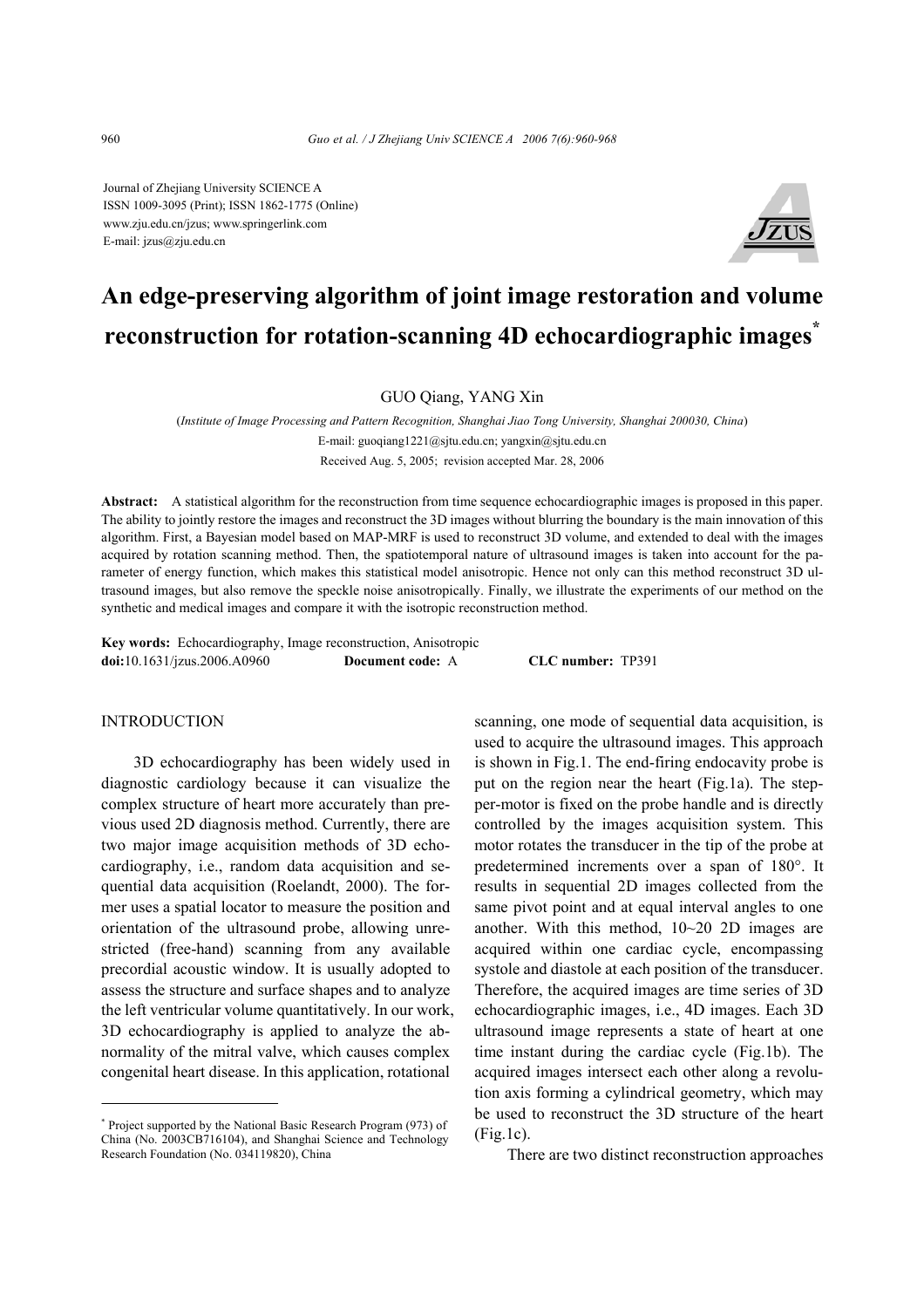

**Fig.1 Rotation-scanning approach with end-firing probe. (a) Image acquiring procedure; (b) The acquired images; (c) 3D reconstruction using acquired images** 

(Fenster *et al*., 2001): feature-based and voxel- based reconstruction. In the feature-based approach, the desired features (e.g., contours or surfaces) of anatomical structures are first determined and then reconstructed into a 3D image. The second approach is based on using a set of acquired 2D images to build a voxel-based image, i.e., a regular Cartesian grid of volume elements in three dimensions. For each 3D image point, the voxel value (intensity) is calculated by interpolation, as the weighted average of the pixel values of its nearest neighbors among the embedded 2D image pixels. Ghosh *et al*.(1982) carried out a study on 3D reconstruction of cylindrical echocardiographic images. Following his work, many different interpolation methods were proposed. For example, Nearest-neighbor interpolation, linear interpolation and bilinear interpolation were used in (Tong *et al*., 1996). Concentric interpolation was introduced by Duann *et al*.(1999). The warped distance interpolation may also be implemented to enhance the quality of reconstructed volume (Ramponi, 1999). Moreover, the statistical method formulated in Bayesian framework may also be applied in the interpolation (Tsai *et al*., 1993).

Sanches and Marques (2000) introduced a Bayesian approach to reconstruct the 3D ultrasound images, using Rayleigh distribution as the observation model. Not only can this approach reconstruct the 3D volume, but also remove the speckle noise simultaneously. Based on the same framework, Sanches and Marques (2003) proposed a statistical approach to compensate the misalignment and geometric distortions of the acquisition images. These artifacts are unavoidable during the image acquisition process (Tong *et al*., 1998; Cardinal *et al*., 2000; Treece *et al*., 2001). Supplemental work would be required to deal with artifacts before reconstruction if we adopt the traditional method. Furthermore, Sanches and Marques (2001) proposed a fast algorithm to speed up the procedure of solving those problems. However, their work is based on the images acquired by free-hand method, which is quite different from the rotation scanning method geometrically. Inspired by their work, we present an anisotropic 3D reconstruction and restoration algorithm designed for rotation-scanning ultrasound images. First, an MAP-MRF based reconstruction method is established to reconstruct 3D volume, using the images acquired by rotational scanning method. Then the spatio-temporal nature of ultrasound images is introduced for the selection of parameter  $\alpha$  in the energy function. Parameter  $\alpha$  is the measurement of the strength of the connection between neighborhood nodes. Hence this reconstruction model is anisotropic, which avoids blurring the boundary during the reconstruction process.

The paper is organized as follows: Section 2 presents the volume reconstruction model for cylindrical echocardiographic images. Section 3 contains the parameter formulation, explaining how to obtain parameter  $\alpha$ . Section 4 shows experimental results for verifying the proposed method and Section 5 concludes the paper.

### RECONSTRUCTION MODEL

As proposed by Sanches and Marques (2000), in the method of voxel-based 3D reconstruction, the 3D space is divided into cubic cells, forming 3D regular grid (Fig.2). One cubic cell is shown in Fig.3a. Its value is the weighted average of the pixel values of its



**Fig.2 3D space is divided into cubic cells, forming the cubic regular grid**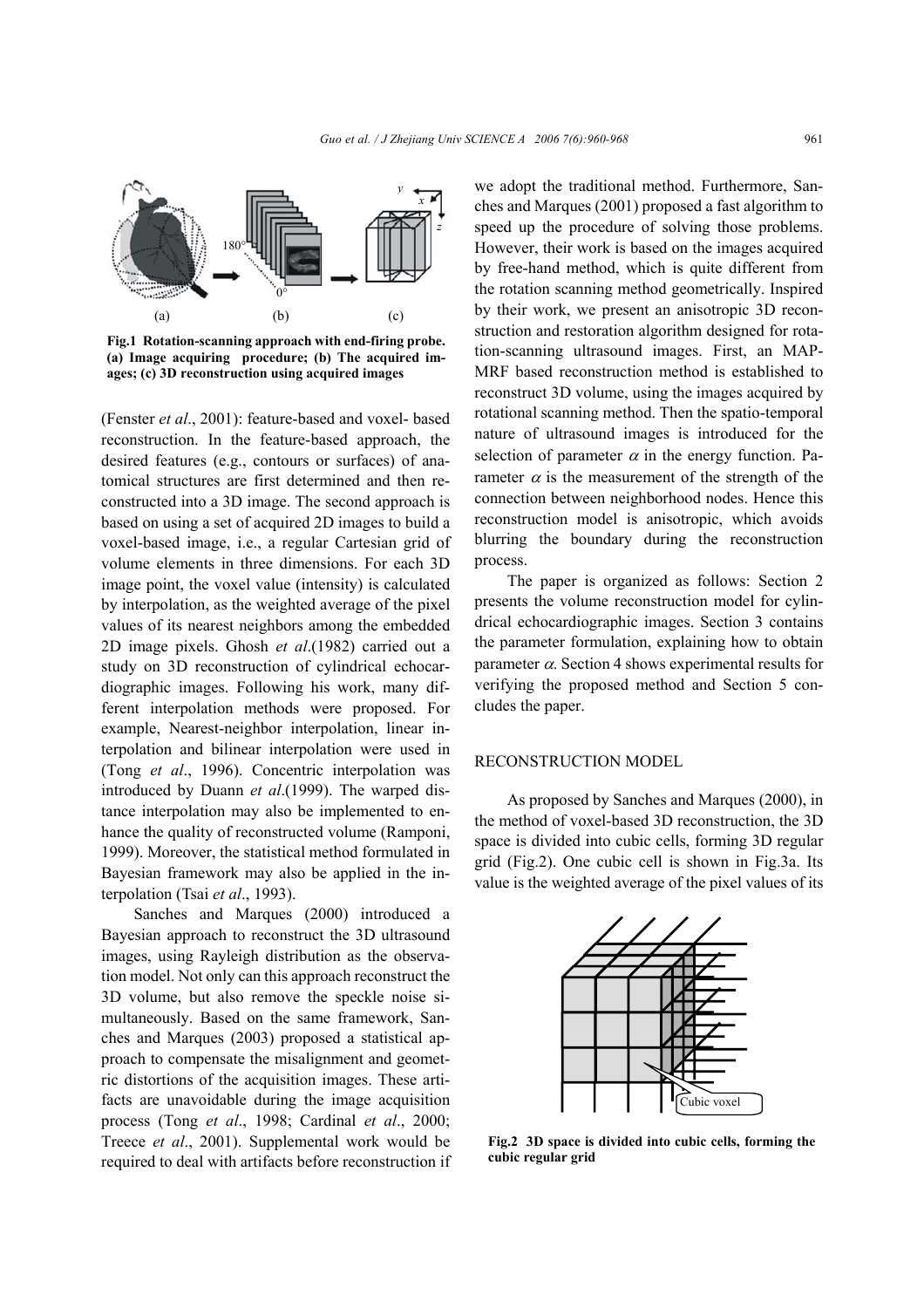nearest neighbors, i.e.,  $u_1$ ,  $u_2$ , ...,  $u_8$  (Fig.3a). Hence the intensity of a voxel may be considered to be the value of function  $f(x)$ , i.e.,

$$
f(x)=\mathbf{B}(x)^{\mathrm{T}}\mathbf{U},\tag{1}
$$

where  $\mathbf{B}(x) = \{b_s(x)\}\$ is a vector of basis functions and  $U = \{u_s\}$  ( $s = 1, 2, ..., 8$ ) is a vector of unknown coefficients to be estimated. It is assumed that each  $b_s(x)$  is a basis function obtained by shifting the tri-linear interpolation function (Sanches and Marches, 2000).



**Fig.3 (a) One voxel in the cubic regular grid. Each neighbor of the voxel can be calculated according to the structure shown in (b)** 

Since the given images intersect each other along a revolution axis, the value of *us* can be calculated according to the structure shown in Fig.3b. *us*1,  $u_{s2}$ ,  $u_{s3}$ ,  $u_{s4}$  are on one piece of 2D ultrasound image and  $u_{s5}$ ,  $u_{s6}$ ,  $u_{s7}$ ,  $u_{s8}$  are on the other. There is angular slice spacing between the two adjacent 2D ultrasound images. These eight nodes compose the finite support region. How to estimate  $u_s$  from those known nodes is the key step in the reconstruction.

One challenge for ultrasound images volume reconstruction is that those given images are noise contaminated. Hence, using such images directly to reconstruct the volume may cause degraded results. Usually, noise reduction precedes the job of traditional volume reconstruction methodologies. However, the distribution of speckle noise can be embodied in some statistical reconstruction model. In this paper, Maximum A posteriori Probability (MAP) estimation was implemented, i.e.,

$$
\hat{U} = \arg\max_{U} \ln p(U | Y), \tag{2}
$$

where  $Y=(y_i, x_i)$  is the available data,  $y_i$  is the intensity

of location  $x_i$ , *U* is the vector of  $u_s$ .

Applying Bayes rule, Eq.(2) can be rewritten as:

$$
\hat{U} = \arg\max_{U} \ln[p(Y | U)p(U)],\tag{3}
$$

where  $p(Y|U)$  is the likelihood function and  $p(U)$  is the prior. Formulation of these two terms is as follows.

The speckle noise that contaminated the ultrasound images is introduced by the interaction of acoustic wave with the tissues and the ultrasound probe surface during the image acquisition. The analysis of the physics associated with the ultrasound propagation and the interaction with the tissues suggest that the pixel value (i.e. intensity) variations of ultrasound image can be approximated by Rayleigh distribution (Shankar, 1986; Corsine *et al*., 1996). Furthermore, the pixel value (i.e. intensity) can be considered as realization of independent random variables with Rayleigh distribution. So the likelihood function can be written as:

$$
p(\boldsymbol{Y} \mid \boldsymbol{U}) = \prod_{i} \frac{y_i}{f(x_i)} \exp\left[-\frac{y_i^2}{2f(x_i)}\right],\tag{4}
$$

where  $f(x_i)$  is the value of the function  $f(x)$  to be reconstructed at *xi* .

The interpolation information is included in the prior  $p(U)$ . According to the spatial properties of human organs and tissues, a Gibbs prior is used (Li, 2001). The adoption of a Gibbs distribution is equivalent to considering *U* as Markov Random Field (MRF) according to the interpretation of Hammersley-Clifford theorem (German and German, 1984). So the prior distribution can be given by:

$$
p(\boldsymbol{U}) = \boldsymbol{Z}^{-1} \cdot \mathbf{e}^{-\boldsymbol{E}(\boldsymbol{U})},\tag{5}
$$

where *Z* is a normalization factor and  $E(U)$  is the energy function. Adoption of this prior is equivalent to considering the neighboring should have similar values.

The energy function in prior is a sum of clique potential over all possible cliques.

$$
E(U) = \alpha \sum_{p \in G} \sum_{i \in N(p)} (u_p - u_i)^2, \tag{6}
$$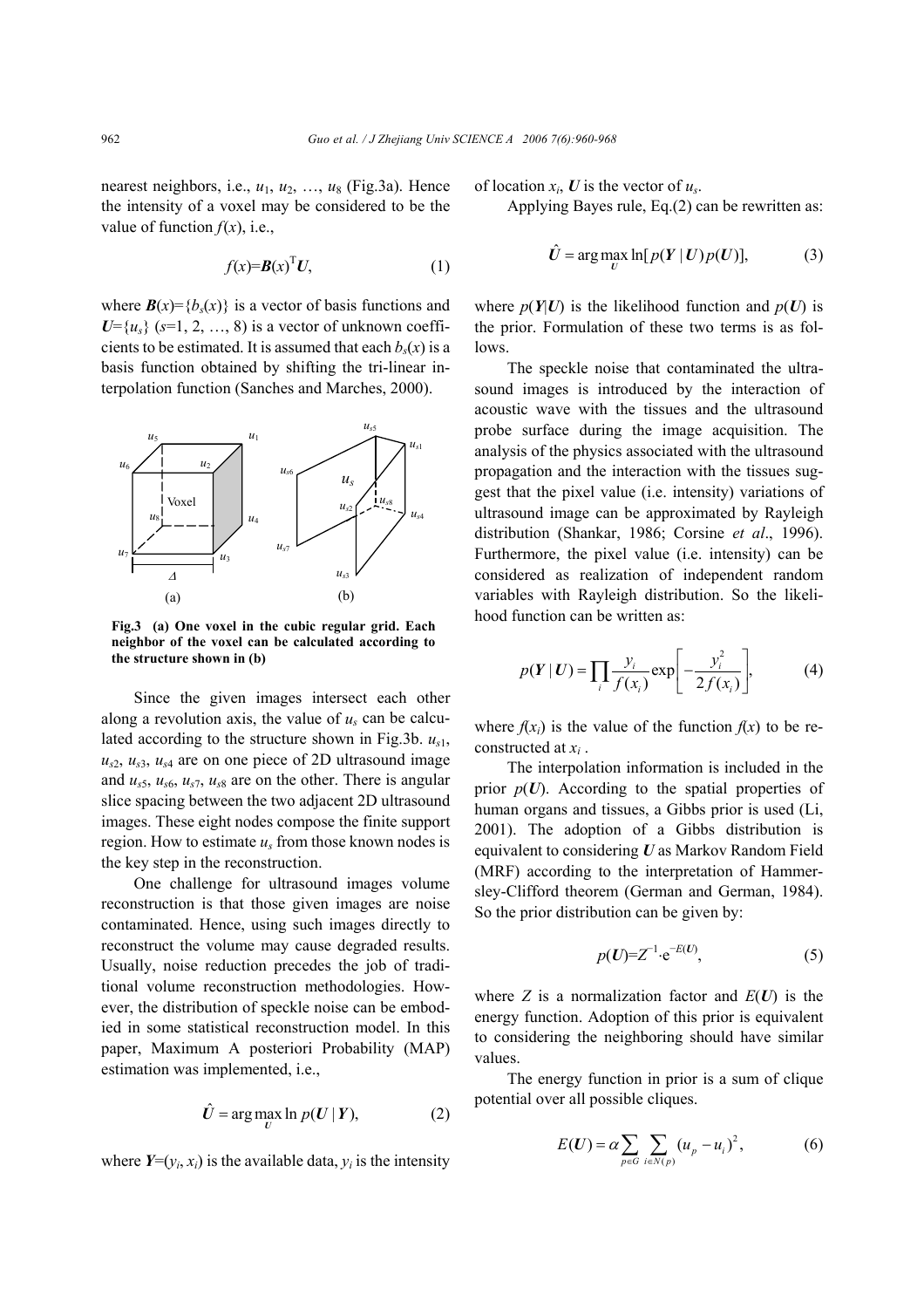where *G* denotes the grid nodes and  $N(p)$  are the neighbors of the *p*th node on the given 2D images.

$$
p(\boldsymbol{U}) = Z^{-1} \cdot \exp \left[-\alpha \sum_{p \in G} \sum_{i \in N(p)} (u_p - u_i)^2\right].
$$
 (7)

The neighborhood system and clique is defined on the irregular sites (Fig.4). Each grid node is connected to eight neighbors, except the boundary nodes. The parameter  $\alpha$  measures the strength of each connection and plays a very important role in the reconstruction algorithm. Discussion about the parameter  $\alpha$ is shown in Section 3.



**Fig.4 Clique and neighbor system** 

MAP criteria require the maximization of the joint density *L*(*U*) with respect to *U*.

$$
L(U) = \ln p(Y, U) = \ln p(Y | U) p(U)
$$
  
=  $\ln \left\{ \prod_i \left[ \frac{y_i}{f(x_i)} e^{y_i^2/(2f(x_i))} \right] \frac{1}{Z} e^{-\alpha \sum_{(i,j)} (u_i - u_j)^2} \right\}$ . (8)

Iterated Conditional Model (ICM) algorithm (Besag, 1986) is used to solve the problem of the maximization of  $L(U)$  with respect to  $U$ , which leads to

$$
u_{s} = \frac{1}{4\alpha N} \sum_{i} \frac{y_{i} - 2f(x_{i})}{f^{2}(x_{i})} b_{p}(x_{i}) + \overline{u}_{s},
$$
 (9)

where  $u_s$  is the intensity of a grid node,  $N$  is the number of neighbors of  $u_s$  and  $\overline{u}_s$  denotes the average intensity of the neighbors of  $u_s$ . Eq.(9) suggests an iterative procedure to compute *us*.

#### PARAMETER FORMULATION

The adoption of Gibbs distribution in the prior introduces the regularization while searching for a global minimum and converts the objective function into a non-convex one. So, general method cannot guarantee obtaining the global solution. Therefore, the careful selection of statistical parameter in prior plays a very important role. The bigger the value of parameter  $\alpha$  is, the lower the convergence rate of the algorithm is, because an increased dependence is enforced among neighboring nodes. Therefore the parameter  $\alpha$  cannot remain constant during the optimization process, or the algorithm will be trapped in a local minimum, far from the desired solution. Sanches and Marques (2002) obtained the parameter  $\alpha$  by trial and error, and showed how it changes during the 3D reconstruction process. However if the parameters used to estimate the coefficient vector are constant, the reconstruction model will be isotropic, and may result in blurred boundary in the estimated volume. It will make the succeeding segmentation of the mitral valve very difficult.

On the other hand, parameter  $\alpha$  reflects the intensity difference between the neighboring nodes. A high value of  $\alpha$  corresponds to a strong connection between two neighboring nodes, while low values of  $\alpha$  corresponds to weak connections. In this paper, we take into account the connection strength of the nodes for the selection of parameter  $\alpha$ , in addition to its influence on the convergence of the algorithm.

The strength of connection between neighboring nodes can be measured by spatial gradient. A large spatial gradient represents weak connection, which often occurs in the area of the boundary; while small value of gradient represents strong connection of neighboring nodes, which indicates the local smoothness. Furthermore, the acquired images are time sets of data. So the temporal consistency can be also introduced to the selection of parameter  $\alpha$ . The formulation of the selection of parameter  $\alpha$  is shown as:

$$
\alpha = \alpha_{\rm ini} \beta, \tag{10}
$$

where  $\alpha_{\rm ini}$  is the initial value resulting in the isotropic volume;  $\beta$  is the adaptative factor, whose value is the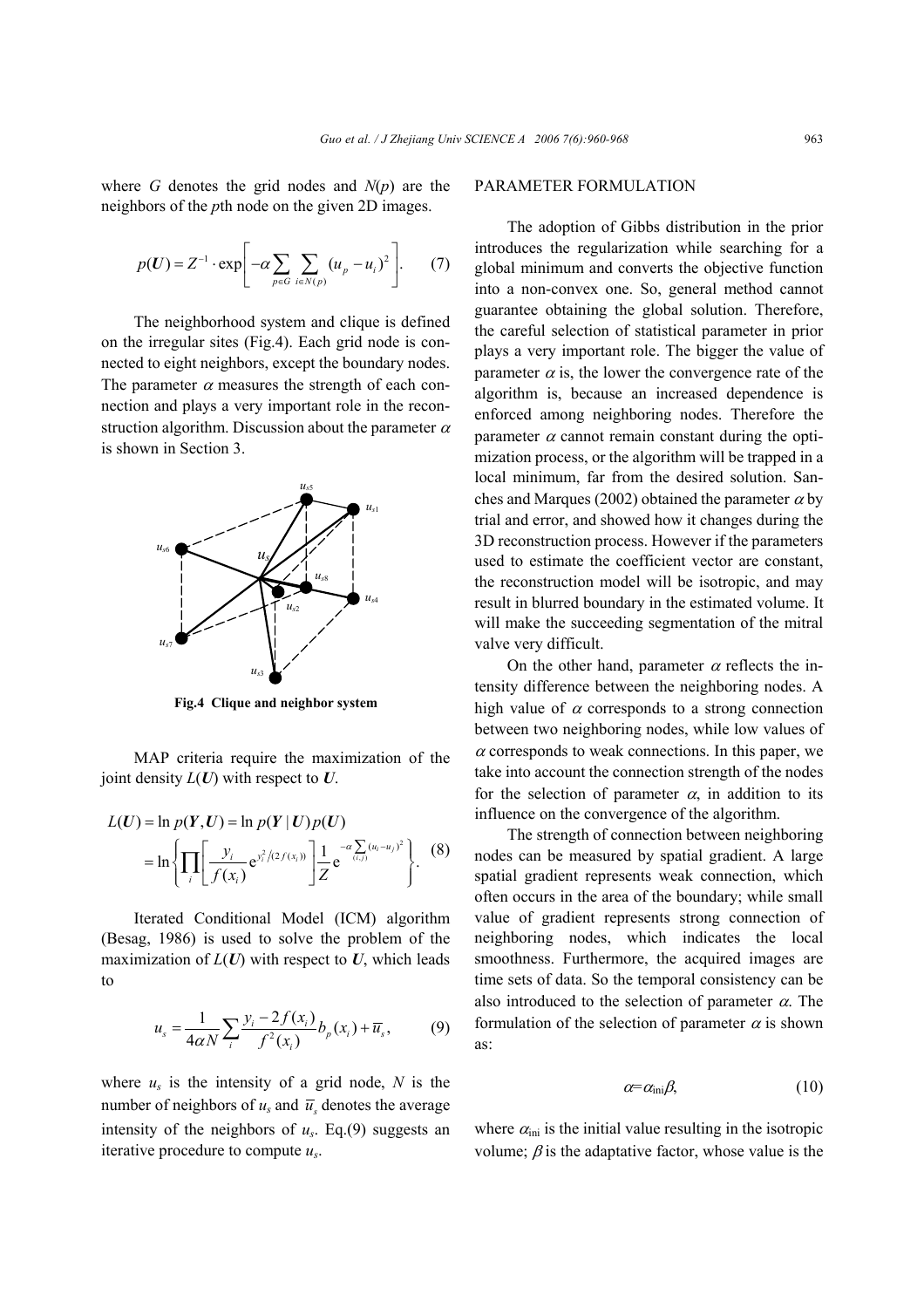result of penalty function  $S(x)$  which may be defined as:

$$
\beta = S(x) = \begin{cases} \arccot(x - \eta) + \pi, & x < \eta, \\ \arccot(x - \eta), & x \ge \eta, \end{cases}
$$
 (11)

where  $\eta$  is a large positive constant, which is the mean value of the gradient of some sample points on the border. The plot of penalty function is shown in Fig.5. The penalty function input value is the gradient measurement, represented by the *x*-axis in Fig.5; the *y*-axis of the function plot represents the adaptative factor that is the output value of the penalty function. The reasons for choosing such penalty function are as follows: First, the penalty function is a monotonously decreasing function, as large as the gradient measurement and as small as the adaptative factor, i.e., the value of the adaptative factor is in inverse proportion to the value of gradient measurement. Second, this function is centrosymmetric; the position of centre is determined by parameter  $\eta$ , which can be specified appropriately according to the quality of the given images. The value of  $\eta$  will influence the clarity of the boundary of the reconstructed images, which is illustrated in Section 4. Third, this penalty function has two horizontal asymptotes, which limit the variational scope of the adaptative factor value. Finally, the function curve indicates that the nearer is the distance to the centre point, the steeper is the function curve, which enhances the boundary of the reconstructed volume.



**Fig.5 Plot of penalty function** 

The gradient measurement is given by  $g(x, y, z, t)$ :

$$
g(x, y, z, t) = \mathbf{E} \cdot [\mathbf{D} \nabla I(x, y, z, t)],\tag{12}
$$

where  $E = \{1,1,1,1\}$ ,  $I(x,y,z,t)$  is the 3D ultrasound image at instant *t*. *D* denotes the anisotropic tensor which can be written as:

$$
\mathbf{D} = \text{diag}\bigg(k\bigg(\frac{\partial I}{\partial x}, \delta_x\bigg), k\bigg(\frac{\partial I}{\partial y}, \delta_y\bigg), k\bigg(\frac{\partial I}{\partial z}, \delta_z\bigg), k\bigg(\frac{\partial I}{\partial t}, \delta_t\bigg)\bigg),\tag{13}
$$

where  $k(x, \delta)$  is the diffusion function (Weickert, 1998).  $\delta$  denotes the gradient threshold. This function has the effect of reducing the diffusion at 'high' gradients, based on a threshold  $\delta$ .

From Eqs.(12) and (13), we can deduce the following expression:

$$
g(x, y, z, t) = k \left( \frac{\partial I}{\partial x}, \delta_x \right) \frac{\partial I}{\partial x} + k \left( \frac{\partial I}{\partial y}, \delta_y \right) \frac{\partial I}{\partial y} + k \left( \frac{\partial I}{\partial z}, \delta_z \right) \frac{\partial I}{\partial z} + k \left( \frac{\partial I}{\partial t}, \delta_t \right) \frac{\partial I}{\partial t}.
$$
 (14)

The expression above is discretized by the finite differences method. Since the given nodes are on the irregular grid, we approximate the partial differential as follows:

$$
\frac{\partial I}{\partial x} = \left\| \frac{1}{4\Delta_x} \left[ (u_{i1} + u_{i2} + u_{i5} + u_{i6}) - (u_{i3} + u_{i4} + u_{i7} + u_{i8}) \right] \right\|,
$$
\n(15.1)  
\n
$$
\frac{\partial I}{\partial y} = \left\| \frac{1}{4\Delta_y} \left[ (u_{i1} + u_{i2} + u_{i3} + u_{i4}) - (u_{i5} + u_{i6} + u_{i7} + u_{i8}) \right] \right\|,
$$
\n(15.2)  
\n
$$
\frac{\partial I}{\partial z} = \left\| \frac{1}{4\Delta_z} \left[ (u_{i2} + u_{i3} + u_{i6} + u_{i7}) - (u_{i1} + u_{i4} + u_{i5} + u_{i8}) \right] \right\|,
$$
\n(15.3)

$$
\frac{\partial I}{\partial t} = \left\| \frac{1}{8\Delta_i} \left( \sum_{j=1}^8 u_{ij}^{t+1} - \sum_{j=1}^8 u_{ij}^t \right) \right\|, \tag{15.4}
$$

where  $u_{ij}^t$  denotes the intensity of node  $u_{ij}$  at instant *t*;  $\Delta$ <sup>*x*</sup>,  $\Delta$ <sup>*γ*</sup> and  $\Delta$ <sup>*z*</sup> are grid steps in three directions.  $\Delta$ <sup>*t*</sup> is the time step.

For each wedged grid, Eq.(9) is implemented to calculate the coefficient *us*. Before this iterative procedure, parameter  $\alpha$  may be obtained by the approach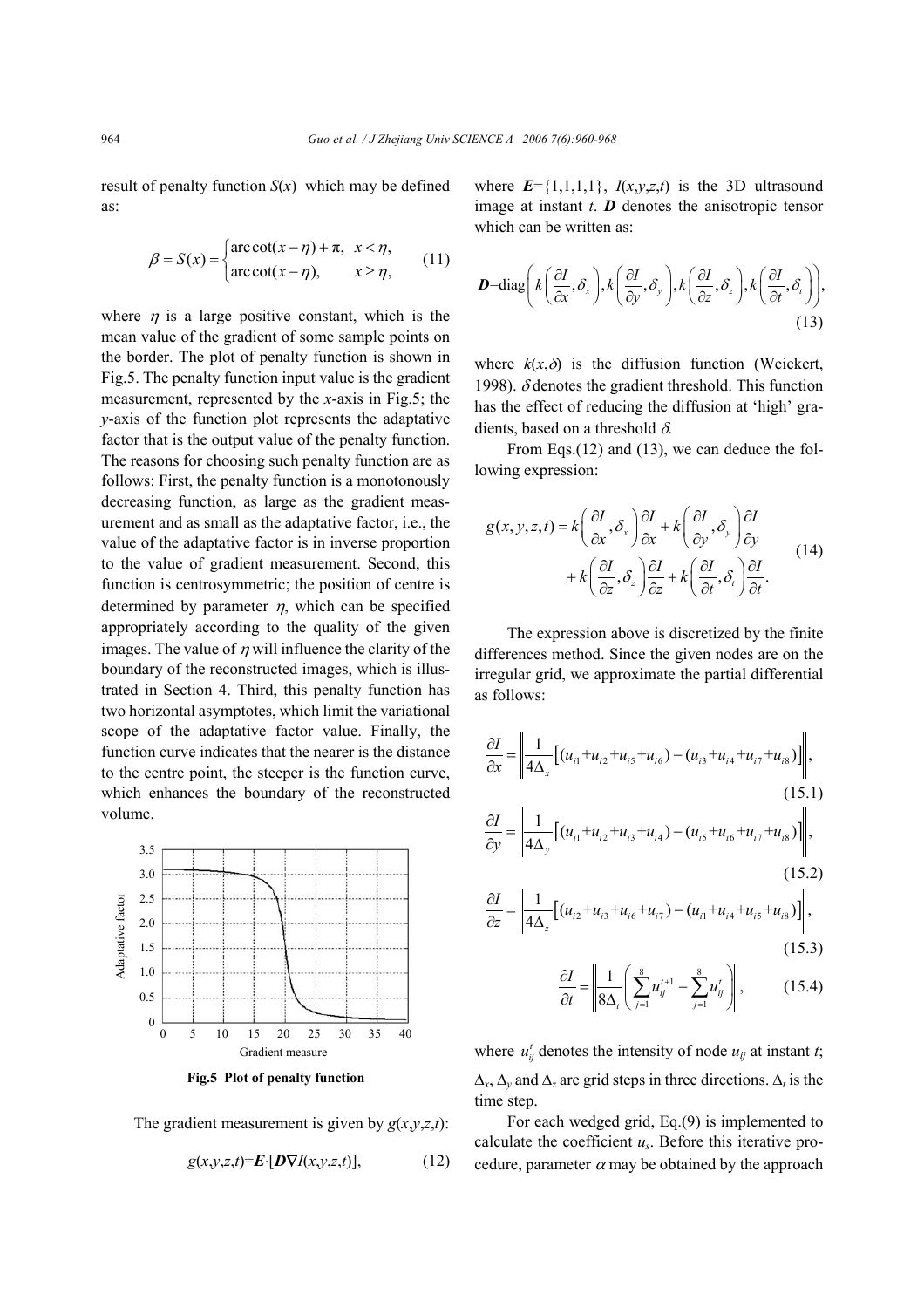presented above. Then, it is reduced gradually during the iterative process as shown in (Sanches and Marques, 2002). The variation of parameter  $\alpha$  during the process of reconstruction is shown in Fig.6.

# EXPERIMENTAL RESULTS

In the experiment, the reconstruction algorithm with constant parameters for all coefficients estimation and the algorithm proposed in this paper are named as isotropic reconstruction method and anisotropic reconstruction method, respectively.

Experiments were composed of three parts: Part 1 compares the reconstructed volumes from isotropic reconstruction method with anisotropic reconstruction method on synthetic images and medical images; Part 2 calculates and compares the signal to noise ratio (SNR) of reconstructed volume from those two kinds of reconstruction method; Part 3 illustrates the function of parameter  $\eta$  in the penalty function.

# **Comparison of reconstructed volumes from two methods**

The synthetic data consists of a set of 60 images of 128×128 pixels, each of which intersects each other along a revolution axis. The angular slice spacing of adjacent images is 3°. One of those images is shown in Fig.7a. It is blurred by Gaussian low pass filter and contaminated by the speckle noise. So, all those synthetic images simulate the real ultrasound images acquired by rotational scanning method.

A grid of 127×127×127 nodes was used in the test. Experimental results are shown in Fig.8, left images of each group are the results of isotropic reconstruction method; right images of each group are from anisotropic approach. Both 3D reconstructed volumes are shown in Fig.8a. In order to make the difference between the two results more visible, two cross-sections are extracted from the estimated volume respectively, as shown in Fig.8b. Moreover, Fig.8c shows the surface plots of these two crosssections. Those figures prove that our reconstruction method has edge-preserving ability.



**Fig.6 Given the structure shown in Fig.3b, each coefficient** *ui* **can be calculated by an iteration process indicated by Eq.(9). The parameter** *α* **decreases during the iteration and avoids trapping in a local minimum. The initial values of all parameter**  $\alpha$  **in the isotropic reconstruction method are the same, i.e.,**  $\alpha_1 = \alpha_2 = ... = \alpha_{\text{ini.}}$ **However, in the anisotropic reconstruction method, each parameter**  $\alpha$  **is different, i.e.,**  $\alpha_i = \alpha_{\text{in}} S(x)$ **, where**  $S(x)$ **is penalty function.** *α***ini can be obtained by trial and error** 



**Fig.7 Source images: synthetic images and medical images. (a) Synthetic image; (b) Real ultrasound images**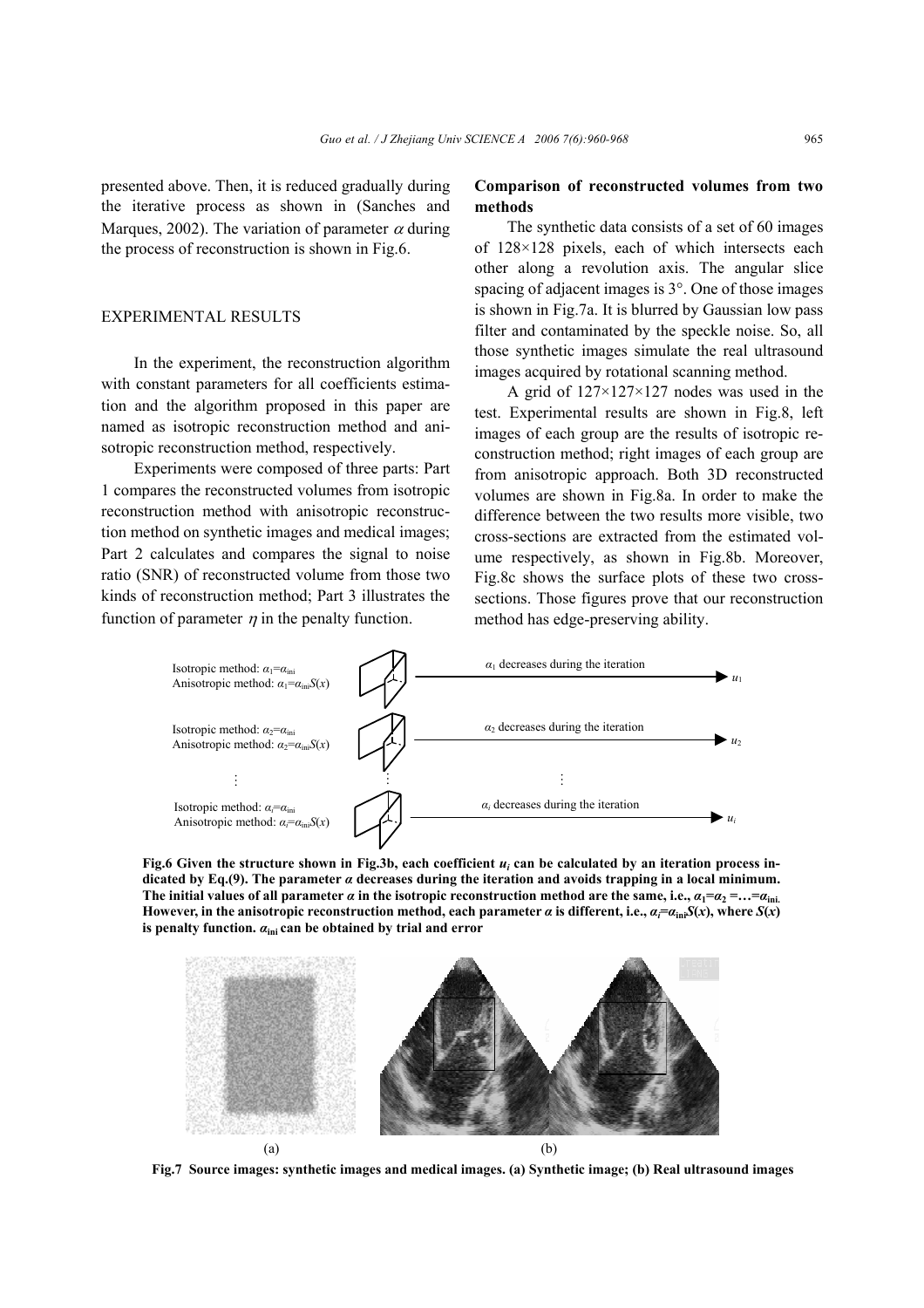

**Fig.8 Comparison between isotropic and anisotropic reconstruction methods on synthetic images. (a) Reconstructed 3D volume; (b) Cross-sections extracted from 3D volume; (c) Surface-plot of cross-sections**

Similar experiments were performed with the medical images, which were acquired by Philips Sonos 5500 using TTO probe. The first two frames of source images are shown in Fig.9. Those two figures are adjacent images with 3° angular spacing. Since reconstructing the whole images consume much time, we only reconstructed the region of interest with black rectangle as shown in Fig.9b, i.e., the mitral valve.

A grid of 84×84×84 nodes was chosen to reconstruct the volume. A comparison of estimated volume between two algorithms is shown in Fig.9. Left images of each group are the results of isotropic reconstruction method; right images of each group are from anisotropic approach. The two reconstructed volumes are shown in Fig.9a. 3D reconstruction is the precondition for the segmentation of the mitral valve. Fig.9b shows two cross-sections extracted from the estimated volume. Two groups of surface plots of those two cross-sections are shown in Figs.9c and 9d respectively, indicating the difference between the two methods. They are viewed from different angles.



(a)





(b)



**Fig.9 Comparison between isotropic and anisotropic reconstruction methods on medical images. (a) Reconstructed 3D volume; (b) Cross-sections extracted from 3D volume; (c) Surface-plot of cross-sections; (d) Surface-plot of cross-sections from a different angle** 

The computer used to reconstruct the 3D volumes is HP workstation xw4100. Synthetic images reconstruction and medical image reconstruction cost about 57 s and 34 s respectively.

# **SNR comparison of the two reconstruction methods**

In this test, the results were evaluated according to objective criteria and by visual inspection. Signal to noise ratio (SNR) was used to evaluate the estimated volume: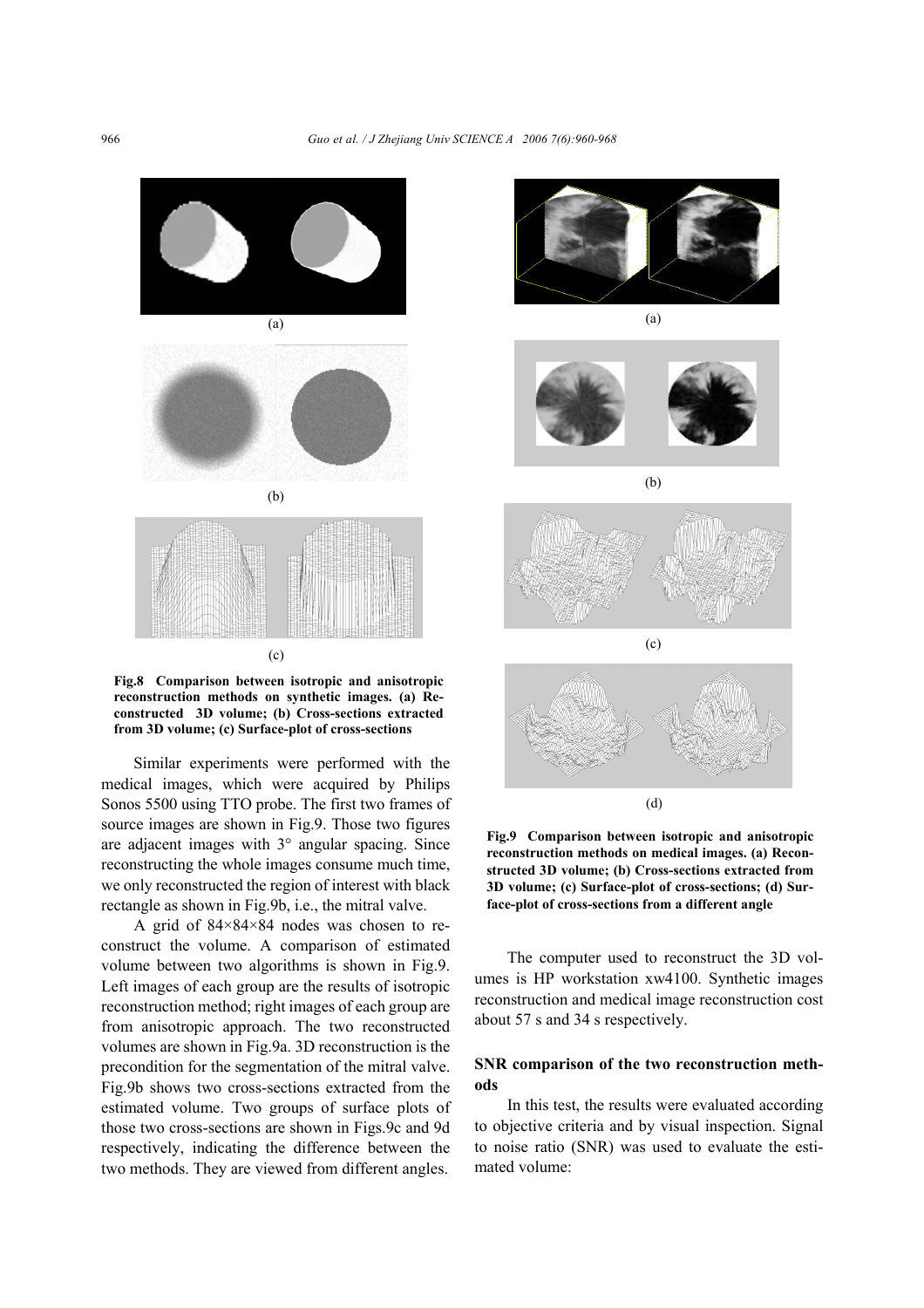$$
SNR = 10 \lg \frac{\int |f_0(x)| \, dx}{\int |f(x) - f_0(x)| \, dx},
$$
\n(16)

where  $f_0(x)$  denotes the true data on image intensity. *f*(*x*) denotes the reconstructed image intensity. *SNR* was computed based on Fig.8b (synthetic images) and Fig.9b (medical images). As to the medical images,  $f_0(x)$  was obtained through averaging of a series of images acquired at the same location. Comparison of *SNR* between two algorithms showed in Table 1 indicates that the anisotropic reconstruction algorithm not only results in an edge-preserving volume, but

**Table 1 SNR comparison between isotropic (iso.) and anisotropic (aniso.) reconstruction methods** 

| Image     | SNR              |                |
|-----------|------------------|----------------|
|           | Aniso. algorithm | Iso. algorithm |
| Synthetic | 22.4             | 17.6           |
| Medical   | 213              | 19 8           |

also removes the noise more effectively.

#### **Discussion of parameter**  $\eta$  **in the penalty function**

As stated in Section 3, the value of  $\eta$  in the penalty function influences the quality of reconstructed volume. First, its value can be initialized by the gradient of a point at the boundary on the given images. Then we adjust it by trial and error. Too larger or too smaller than the appropriate value blur the boundary. Fig.10 shows anisotropic reconstructed methods whose  $\eta$  adopted three different values. Left images of the three groups are cross sections extracted from the reconstructed volume from the same position. The other two images are surface plots of the cross section from different view angles. Fig.10a shows the results using  $n=75$ ; Figs.10b and 10c are results obtained by using  $n=58$  and  $n=90$  respectively. These results indicate that different values of  $\eta$  can influence the definition of the reconstructed volume because the value of  $\eta$  determines the center position of the penalty function.



**Fig.10 Reconstruction results using different values of parameter**  $\eta$ **. (a)**  $\eta$ **=75; (b)**  $\eta$ **=58; (c)**  $\eta$ **=90**